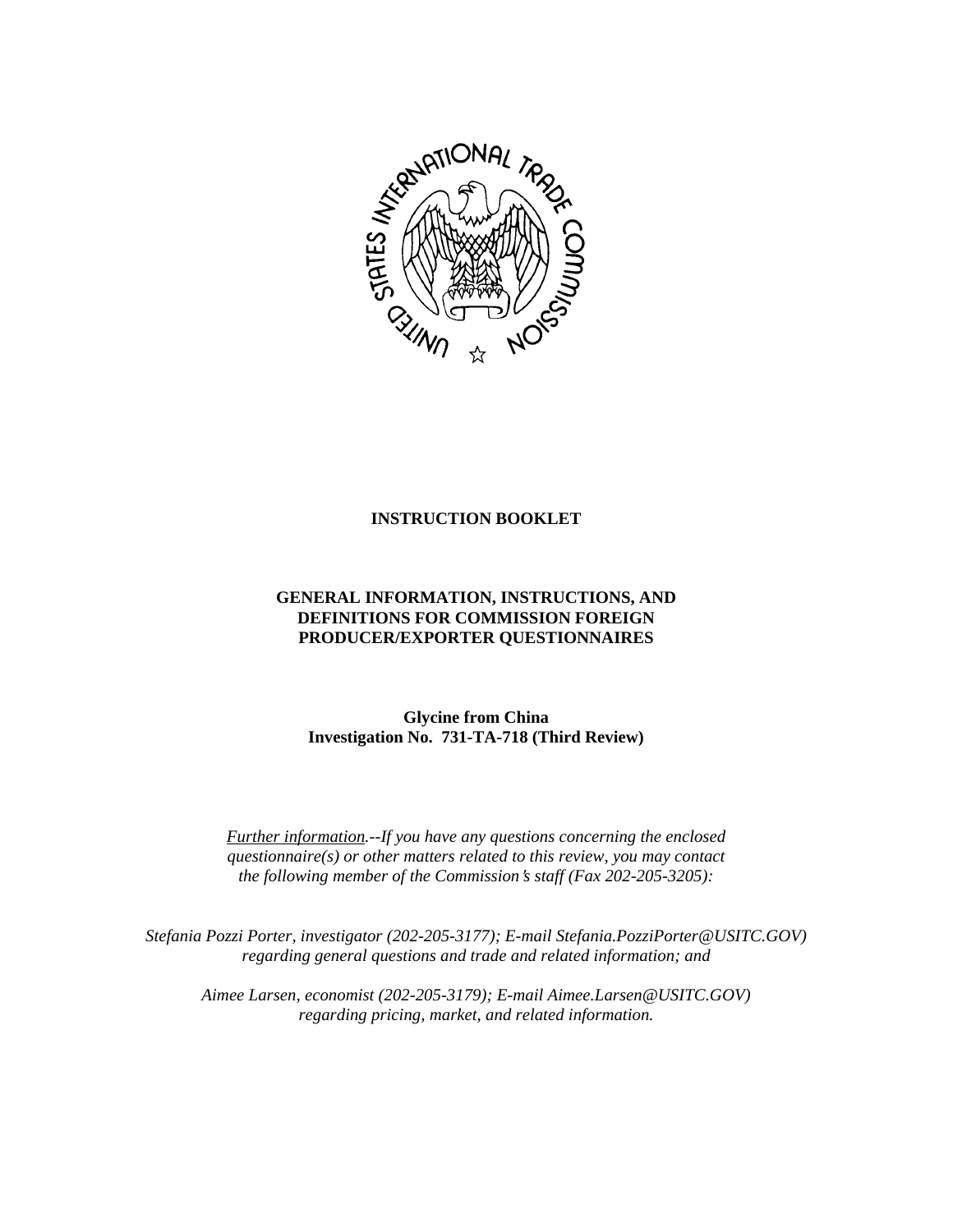### **GENERAL INFORMATION**

**Background**.--On March 29, 1995, the Department of Commerce issued an antidumping duty order on imports of glycine from China (60 F.R. 16116). On October 7, 2010, the Commission instituted a review pursuant to section 751(c) of the Tariff Act of 1930 (19 U.S.C. § 1675(c)) (the Act) to determine whether revocation of the order would be likely to lead to continuation or recurrence of material injury to the domestic industry within a reasonably foreseeable time (**75** F.R. 62141). If the Commission makes an affirmative determination, the order will remain in place. If the Commission makes a negative determination, the Department of Commerce will revoke the order.

Questionnaires and other information pertinent to this review are available at **http://www.usitc.gov/trade\_remedy/731\_ad\_701\_cvd/investigations/2011/glycine/reviewphase.htm**. Address all correspondence to the United States International Trade Commission, Washington, DC 20436. Hearing-impaired individuals can obtain information regarding this review via the Commission's TDD terminal (202-205-1810).

*Due date of questionnaire(s)*.--Return the completed questionnaire(s) to the United States International Trade Commission by no later than **April 27, 2011**. Although the enclosed postpaid envelope may be used to return the completed questionnaire, use of an overnight mail service may be necessary to ensure that your response actually reaches the Commission by **April 27, 2011**. If you do not use the enclosed envelope, please make sure the completed questionnaire is sent to the attention of **Stefania Pozzi Porter**. **Return only one copy of the completed questionnaire(s), but please keep a copy for your records so that you can refer to it if the Commission staff contacts you with any questions during the course of the review.**

*Service of questionnaire response(s)*.--In the event that your firm is a party to this review, you are required to serve a copy of the questionnaire(s), once completed, on parties to the proceeding that are subject to administrative protective order (see 19 CFR  $\S 207.7$ ). A list of such parties is maintained by the Commission's Secretary and may be obtained by calling  $202-205-1803$ . A certificate of service must accompany the copy of the completed questionnaire(s) you submit (see 19 CFR  $\S$  207.7).

*Confidentiality*.--The commercial and financial data furnished in response to the enclosed questionnaire(s) that reveal the individual operations of your firm will be treated as confidential by the Commission to the extent that such data are not otherwise available to the public and will not be disclosed except as may be required by law (see 19 U.S.C. § 1677f). Such confidential information will not be published in a manner that will reveal the individual operations of your firm; however, nonnumerical characterizations of numerical business proprietary information (such as discussion of trends) will be treated as confidential business information only at the request of the submitter for good cause shown.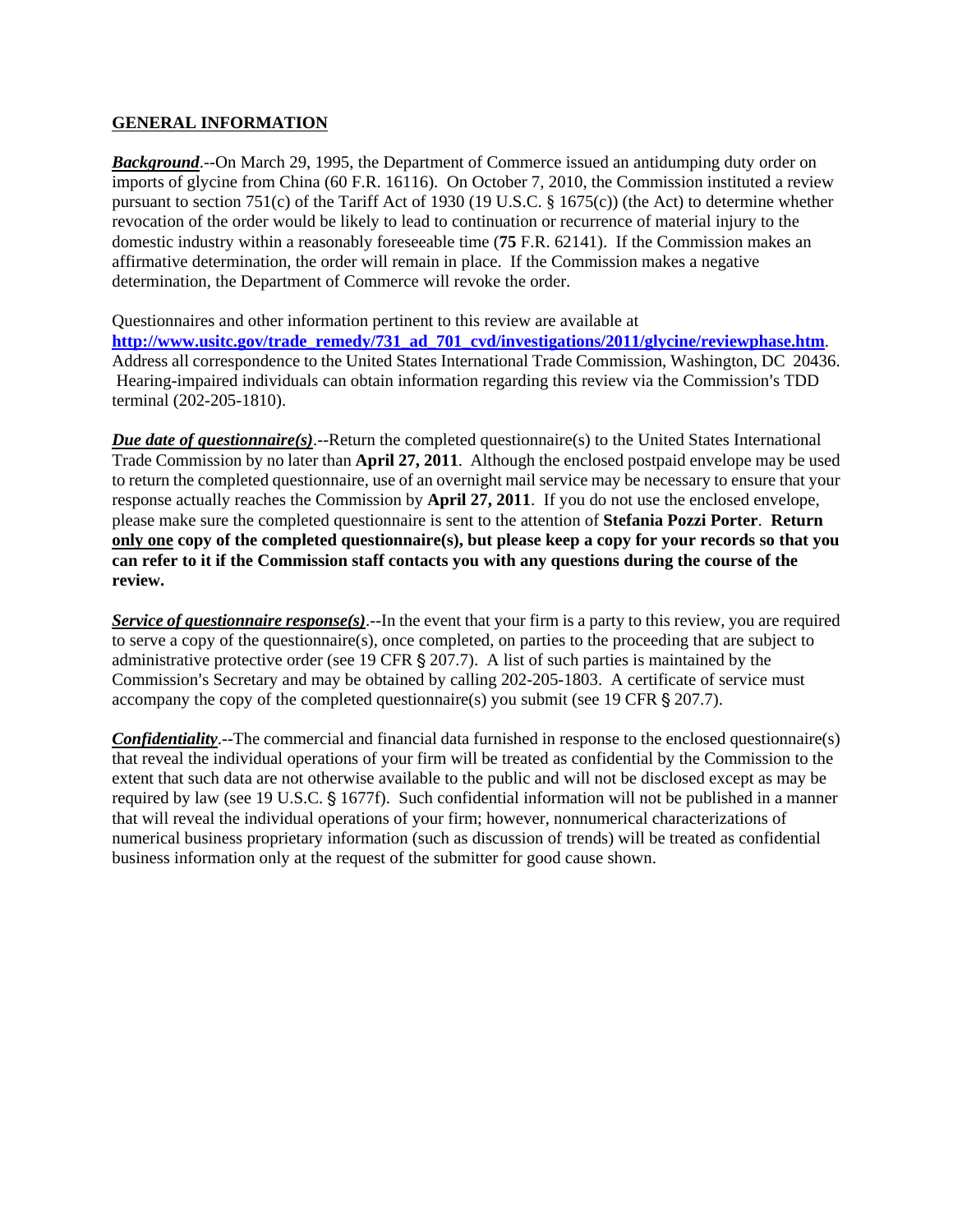## **GENERAL INFORMATION--***Continued*

*Verification***.--The information submitted in the enclosed questionnaire(s) is subject to audit and verification by the Commission. To facilitate possible verification of data, please keep all your workpapers and supporting documents used in the preparation of the questionnaire response(s).**

*Release of information*.--The information provided by your firm in response to the questionnaire(s), as well as any other business proprietary information submitted by your firm to the Commission in connection with the review, may become subject to, and released under, the administrative protective order provisions of the Tariff Act of 1930 (19 U.S.C. § 1677f) and section 207.7 of the Commission's Rules of Practice and Procedure (19 CFR  $\S 207.7$ ). This means that certain lawyers and other authorized individuals may temporarily be given access to the information for use in connection with this review or other import-injury proceedings or reviews conducted by the Commission on the same or similar merchandise; those individuals would be subject to severe penalties if the information were divulged to unauthorized individuals.

## **INSTRUCTIONS**

*Answer all questions*.--Do not leave any question or section blank unless a questionnaire expressly directs you to skip over certain questions or sections. If the answer to any question is "none," write "none." If **information is not readily available from your records in exactly the form requested, furnish carefully prepared estimates--designated as such by the letter "E"--and explain the basis of your estimates**. Answers to questions and any necessary comments or explanations should be supplied in the space provided or on separate sheets attached to the appropriate page of the questionnaire(s). If your firm is completing more than one questionnaire in connection with this review (i.e., a producer, importer, purchaser, and/or foreign producer questionnaire), you need not respond to duplicated questions in the questionnaires.

*Consolidate all establishments in China*.--Report the requested data for your establishment(s) located in **China**. **Firms operating more than one establishment should combine the data for all establishments into a single report.** 

*Electronic completion***.--**Your firm is encouraged (but not required) to complete the questionnaire electronically in MS Word format. The MS Word versions of all the questionnaires in these investigations are available online at the ITC web page or may be obtained directly from the Commission's Investigator, Stefania Pozzi Porter (202-205-3177, stefania.pozziporter@usitc.gov).

*Electronic submission***.--**To the degree that it is possible and not overly burdensome, the Commission requests that responding firms submit their questionnaire responses electronically in MS Word format. The completion and receipt of questionnaire responses in the MS Word format allows the Commission to easily compile and analyze submitted data. There are three electronic submissions options detailed below. Paper and hardcopy submissions are also accepted.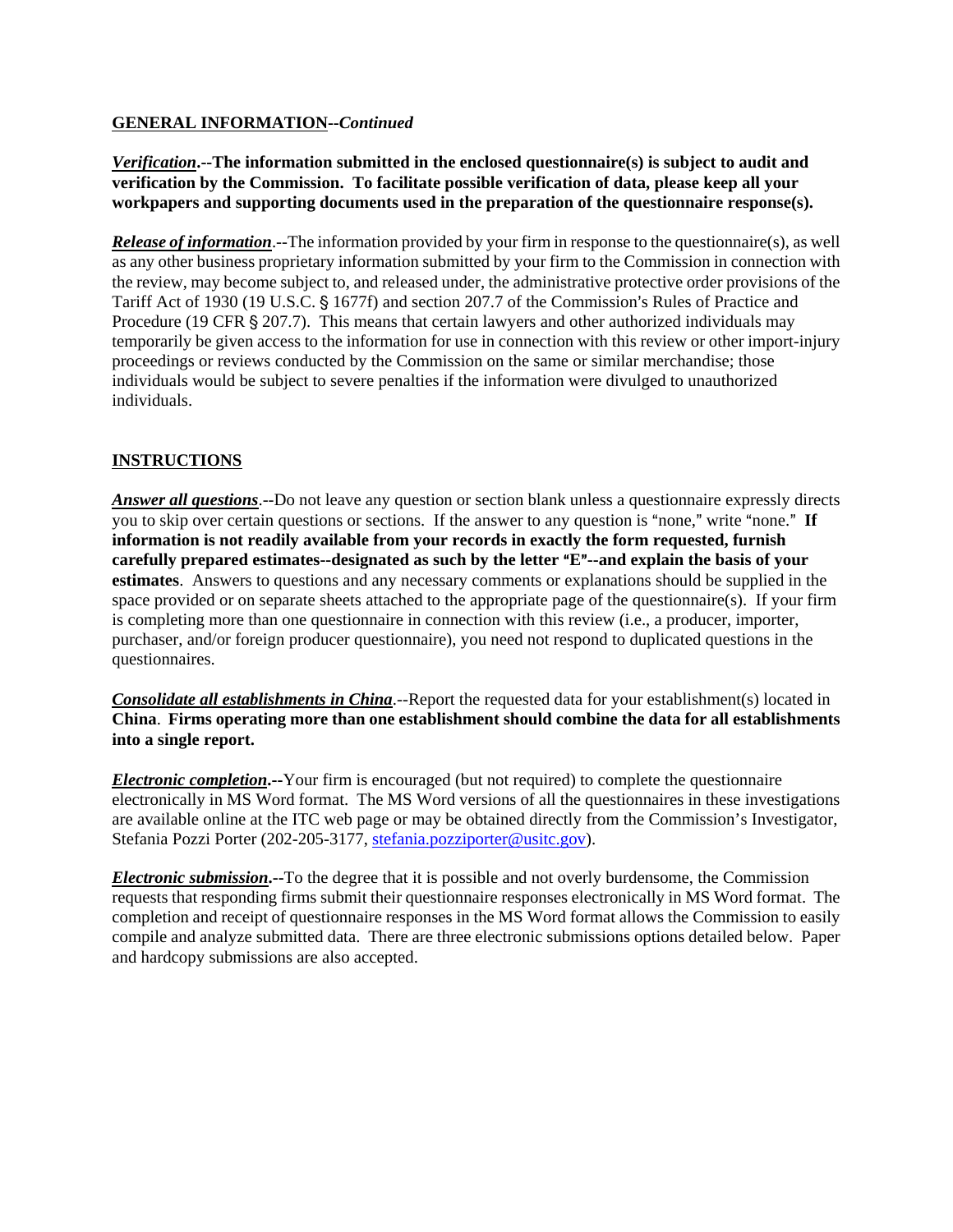### **INSTRUCTIONS--***Continued*

## **OPTIONS FOR FILING**

This questionnaire is available as a "fillable" form in MS Word format on the Commission's website at h**ttp://www.usitc.gov/trade\_remedy/731\_ad\_701\_cvd/investigations/2011/glycine/reviewphase.htm**. *Please do not attempt to modify the format or permissions of the questionnaire document*. You may complete the questionnaire and submit it, electronically, or you may print it out and submit it in paper form, as described below:

**1) Upload via Secure Drop Box.--**Upload the completed questionnaire in MS Word format along with a scanned copy of the signed certification page (page 1) through the Commission's secure upload facility:

Web address: https://dropbox.usitc.gov/oinv/

Pin: OINV

- **2) E-mail.--**E-mail the completed questionnaire to Stefania Pozzi Porter (stefania.pozziporter@usitc.gov) in MS Word format and include a scanned copy of the signed certification page (page  $1$ ).<sup>1</sup>
- **3) Compact disc (CD).--**Copy or burn the completed questionnaires in MS Word format along with a scanned copy of the signed certification page (page 1), and mail the CD to the address below via overnight mail service (regular U.S. mail undergoes security treatments that often damage CDs).
- **4) U.S. mail or overnight mail service.--**Mail to the following address:

**United States International Trade Commission Office of Investigations, Room 615 500 E Street SW Washington, DC 20024 (overnight) Washington, DC 20436 (U.S. mail)** 

**5) Fax.--**Fax to 202.205.3205.

**Note to parties.--**If you are a party to the investigations, and service of the questionnaire(s) is required, such service should be made in paper form pursuant to the applicable Commission rules for the purposes of service. However, all parties are instructed to encourage their clients to complete the questionnaires electronically and to forward any electronically completed questionnaires in the underlying MS Word format to the Commission's Investigator (e-mail or upload) at the time of service.

<sup>&</sup>lt;sup>1</sup> Please note that submitting your questionnaire by e-mail may subject your firm's business proprietary information to transmission over an unsecure environment and to possible disclosure. If you choose this option, the Commission warns you that any risk involving possible disclosure of such information is assumed by the submitter and not by the Commission.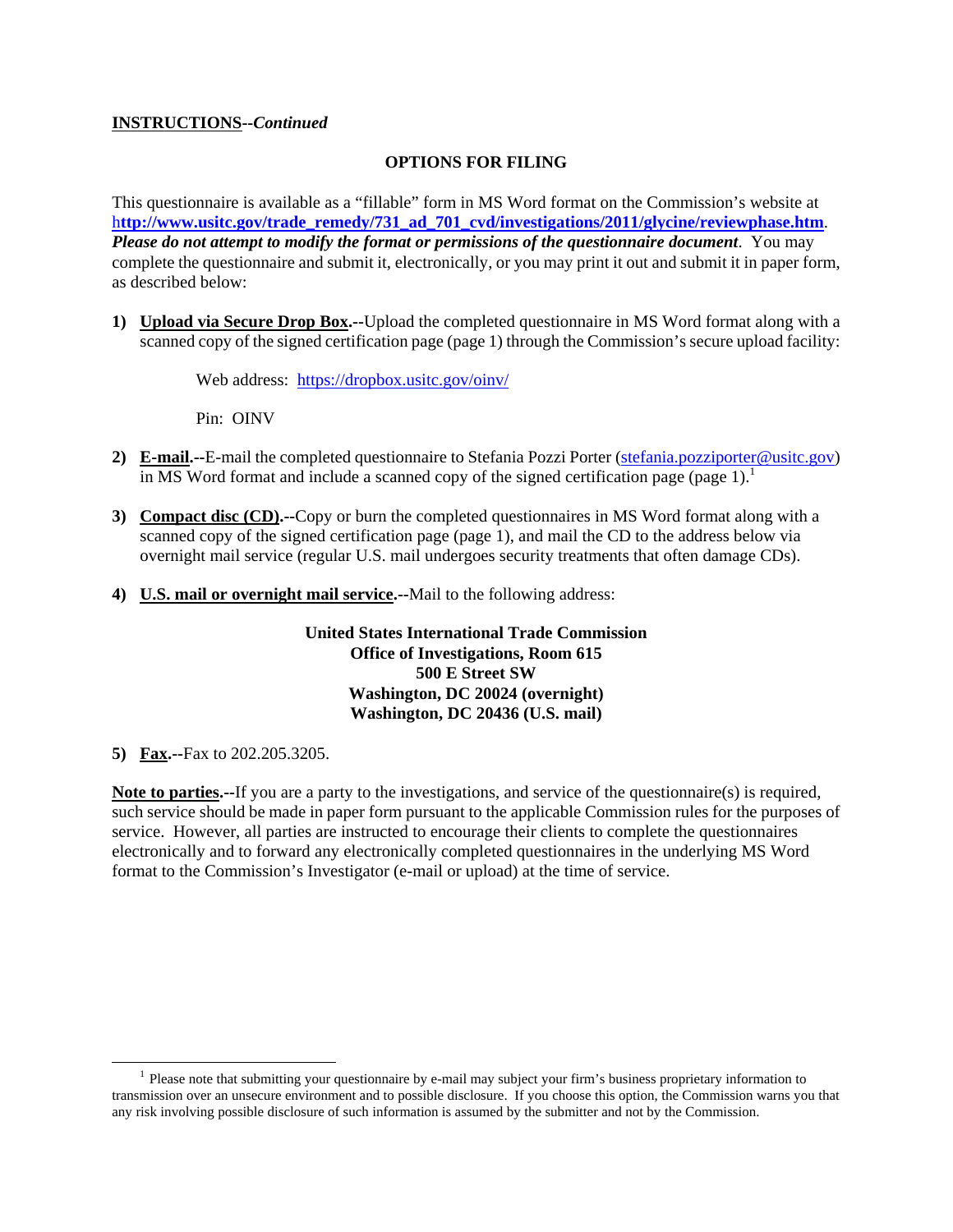### **DEFINITIONS**

*Glycine.*--For purposes of this review, glycine, *a.k.a.* subject merchandise, is defined by the U.S. Department of Commerce as . . . *glycine, which is a free-flowing crystalline material, like salt or sugar. Glycine is produced at varying levels of purity and is used as a sweetener/taste enhancer, a buffering agent, reabsorbable amino acid, chemical intermediate, and a metal complexing agent. This order covers glycine of all purity levels. Glycine is currently classified under subheading 2922.49.4020 of the Harmonized Tariff Schedule of the United States ("HTSUS"). D(-)Phenylglycine Ethyl Dane Salt is outside the scope of the order. See Notice of Scope Rulings, 62 FR 62288 (November 21, 1997). Although the HTSUS subheading is provided for convenience and Customs purposes, the written description of the merchandise under the order is dispositive.* 

- **Pharmaceutical-grade** glycineA white, odorless, crystalline powder with a sweet taste, having an assay (glycine content) of 98.5 percent to 101.5 percent (dry basis), and with no more than 70 ppm chloride, no more than 65 ppm sulfate, and no more than 10 ppm heavy metals.
- **USP-grade** glycineA white, odorless, crystalline powder with a sweet taste, having an assay (glycine content) of 98.5 percent to 101.5 percent (dry basis), and with no more than 70 ppm chloride, no more than 65 ppm sulfate, no more than 20 ppm heavy metals, and not otherwise qualifying as pharmaceutical-grade glycine.
- **Technical-grade** glycine **-** A white, off-white, or slightly yellow crystalline powder, having an assay (glycine content) of 98.5 percent to 101.5 percent (dry basis), with no more than 200 ppm sulfates, and not otherwise qualifying as USP-grade glycine.

*Firm*.--An individual proprietorship, partnership, joint venture, association, corporation (including any subsidiary corporation), business trust, cooperative, trustee in bankruptcy, or receiver under decree of any court.

*Related firm*.--A firm that your firm solely or jointly owned, managed, or otherwise controlled; a firm that solely or jointly owned, managed, or otherwise controlled your firm; and/or a firm that was solely or jointly owned, managed, or otherwise controlled by a firm that also solely or jointly owned, managed, or otherwise controlled your firm.

*Establishment*.--Each facility of a firm in China involved in the production of glycine (as defined above), including auxiliary facilities operated in conjunction with (whether or not physically separate from) such facilities.

*United States*.--For purposes of this review, the 50 States, Puerto Rico, the U.S. Virgin Islands, and the District of Columbia.

*Importer*.--Any person or firm engaged, either directly or through a parent company or subsidiary, in importing glycine (as defined above) into the United States from a foreign manufacturer or through its selling agent.

*Average production capacity*.--The level of production that your establishment(s) could reasonably have expected to attain during the specified periods. Assume normal operating conditions (i.e., using equipment

#### **DEFINITIONS--***Continued*